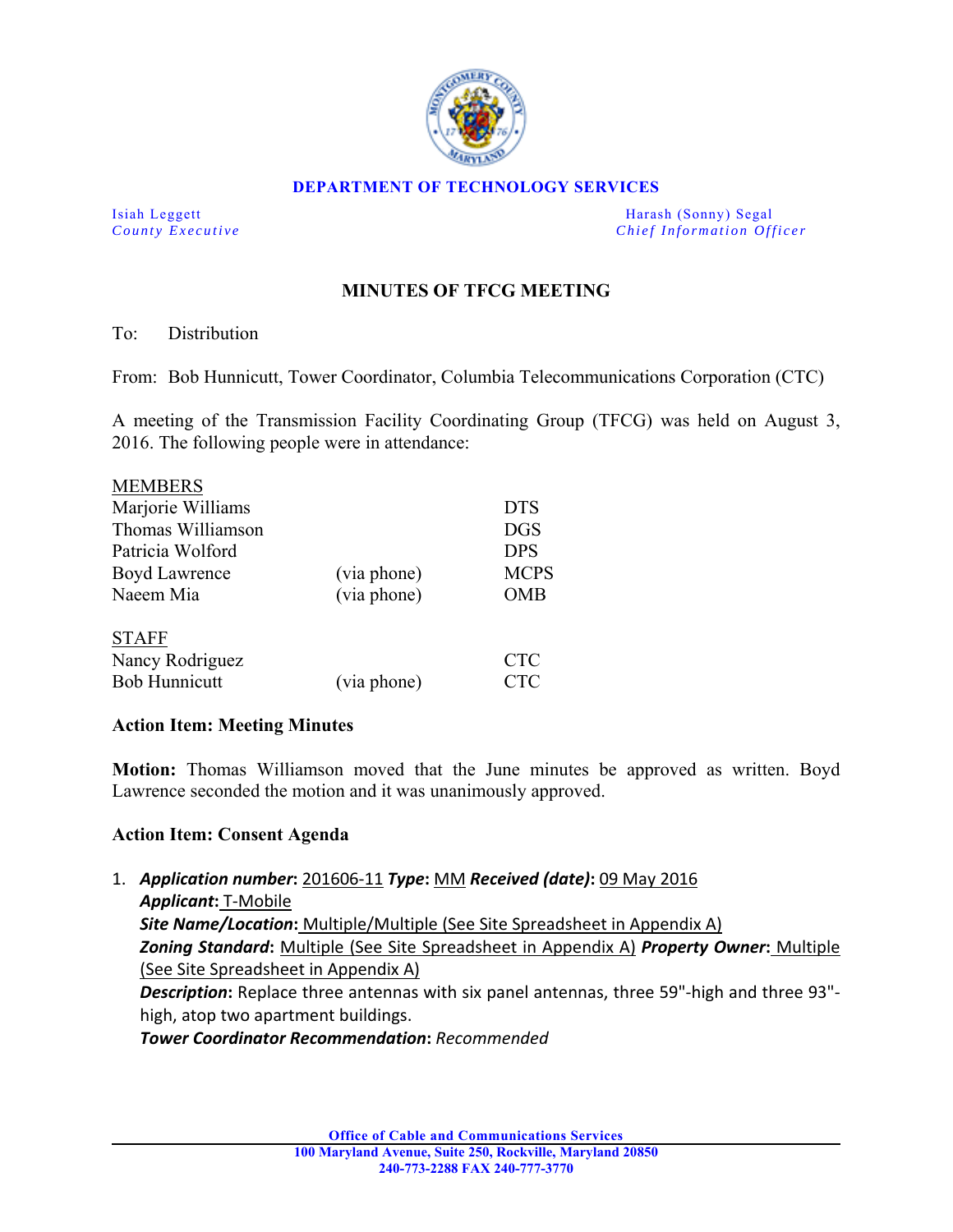Minutes of TFCG Meeting Held August 3, 2016 Page 2 of 6

- 2. *Application number***:** 201607‐03 *Type***:** MM *Received (date)***:** 24 May 2016 *Applicant***:** AT&T *Site Name/Location***:** Pepco #659‐S/11405 Georgetowne Drive, Potomac *Zoning Standard***:** R‐90 *Property Owner***:** PEPCO *Description***:** Replace three antennas with three 48"‐high panel antennas, and three RHH at the 146 level on a 151 - high PEPCO transmission line tower. *Tower Coordinator Recommendation***:** *Recommended*
- 3. *Application number***:** 201608‐01 *Type***:** MM *Received (date)***:** 16 June 2016 *Applicant***:** AT&T *Site Name/Location***:** PEPCO #683‐W/18300B Bowie Mill Road, Olney *Zoning Standard***:** RE‐1/TDR *Property Owner***:** PEPCO **Description:** Replace three TMAs at the 151 level on a 142 -high PEPCO transmission line tower. *Tower Coordinator Recommendation***:** *Recommended*
- 4. *Application number***:** 201608‐02 *Type***:** MM *Received (date)***:** 17 June 2016 *Applicant***:** Verizon Wireless *Site Name/Location***:** NRC Building/11555 Rockville Pike, Rockville *Zoning Standard***:** TSM *Property Owner***:** U.S. Government General Services Admin *Description***:** Replace sixteen antennas with sixteen 72"‐high panel antennas at the 255 level on the penthouse walls atop a 210'-high office building. *Tower Coordinator Recommendation***:** *Recommended*
- 5. *Application number***:** 201608‐03 *Type***:** MM *Received (date)***:** 17 June 2016 *Applicant***:** Verizon Wireless *Site Name/Location***:** MDOT‐Rockville/I‐270 & Montrose Road, Rockville *Zoning Standard***:** R‐90 *Property Owner***:** MDOT/State Highway Administration *Description***:** Replace three antennas with six 51"‐high panel antennas and three RRHs at the 139' level on a 139'-high monopole. *Tower Coordinator Recommendation***:** *Recommended*
- 6. *Application number***:** 201608‐04 *Type***:** MM *Received (date)***:** 22 June 2016 *Applicant***:** T‐Mobile *Site Name/Location***:** Weitzer Property/14705 Suglarland Road, Poolesville *Zoning Standard***:** RDT *Property Owner***:** David Weitzer *Description***:** Replace six antennas with six panel antennas, three 59"‐high and three 93"‐ high, and six RRHs at the 155 level on a 195 -high monopole. *Tower Coordinator Recommendation***:** *Recommended*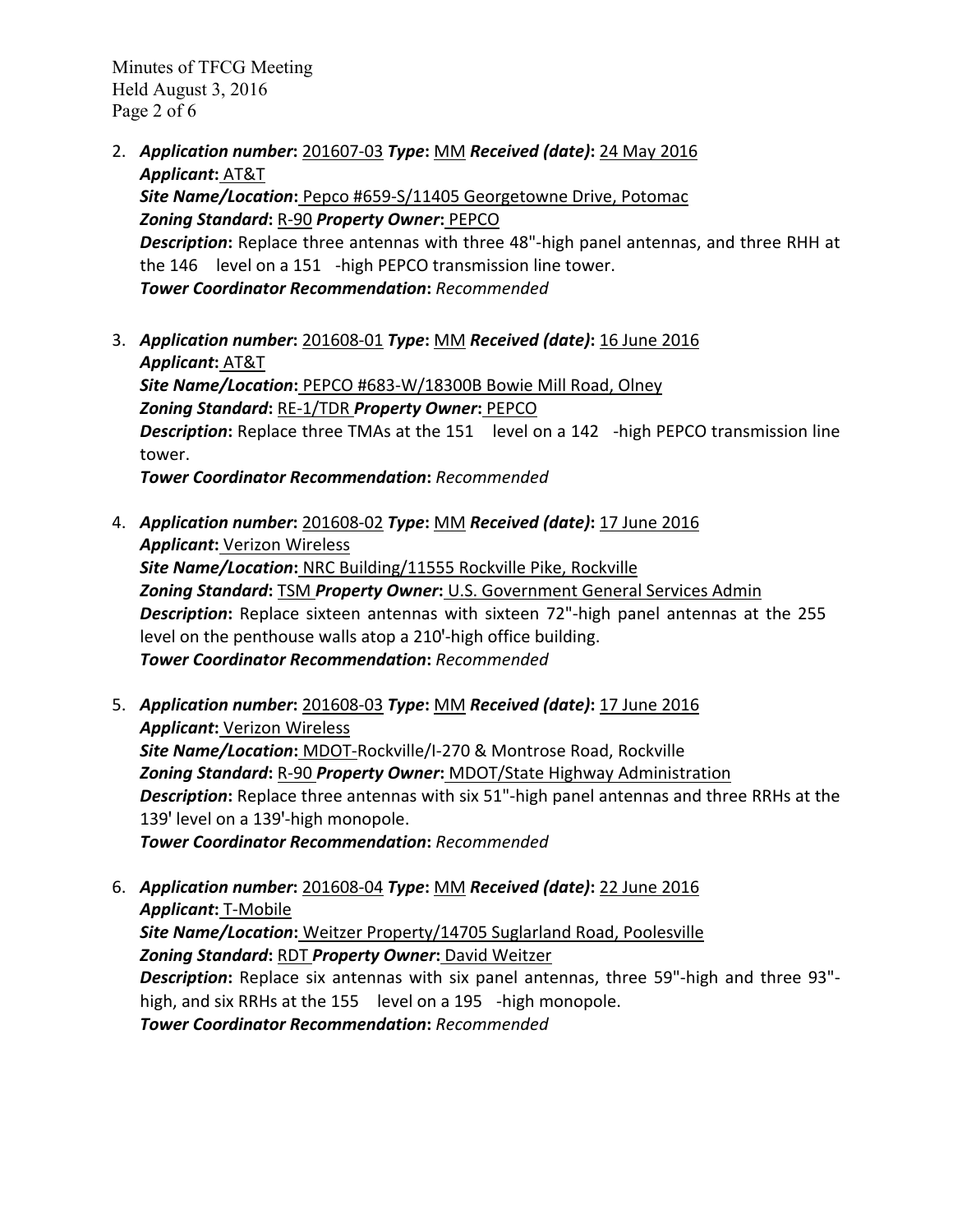- 7. *Application number***:** 201608‐05 *Type***:** MM *Received (date)***:** 23 June 2016 *Applicant***:** Verizon Wireless *Site Name/Location***:** Trinity United Methodist Church/13700 Schaeffer Road, Germantown *Zoning Standard***:** R‐200 *Property Owner***:** Trinity United Methodist Church **Description:** Replace three RRH with three new remote radio heads at the 100' level in a 105'-high bell tower. *Tower Coordinator Recommendation***:** *Recommended*
- 8. *Application number***:** 201608‐06 *Type***:** MM *Received (date)***:** 27 June 2016 *Applicant***:** T‐Mobile *Site Name/Location***:** Albert Einstein High School/11135 Newport Mill Road, Silver Spring *Zoning Standard***:** R‐60 *Property Owner***:** Montgomery County Public Schools **Description:** Replace three antennas with three 57"-high panel antennas at the 127 level on a 130 - high monopole. *Tower Coordinator Recommendation***:** *Recommended*

9. *Application number***:** 201608‐60 *Type***:** MM *Received (date)***:** 30 June 2016

*Applicant***:** AT&T *Site Name/Location***:** Super Fresh Shopping Center/3901 Aspen Hill Road, Wheaton *Zoning Standard***:** CRT‐2.25 C‐1.5 R‐0.75 H‐75 *Property Owner***:** Lee Development Group **Description:** Replace three antennas with three 96"-high panel antennas at the 108 level on a 120 - high monopole.

*Tower Coordinator Recommendation***:** *Recommended*

- 10. *Application number***:** 201608‐61 *Type***:** MM *Received (date)***:** 01 July 2016 *Applicant***:** Verizon Wireless *Site Name/Location***:** Tri‐State Stone Quarry/8200 Seven Locks Road, Bethesda *Zoning Standard***:** R‐200 *Property Owner***:** Ben Porto & Son LTD **Description:** Add three RRHs at the 125 level on a 154 -high monopole. *Tower Coordinator Recommendation***:** *Recommended*
- 11. *Application number***:** 201608‐62 *Type***:** MM *Received (date)***:** 05 July 2016 *Applicant***:** T‐Mobile *Site Name/Location***:** Democracy Center/6903 Rockledge Drive, Bethesda *Zoning Standard***:** C‐P *Property Owner***:** Boston Properties *Description***:** Replace four antennas with seven panel antennas, four 93"‐high and three 59"‐ high, at the 167 level on a 170'-high office building. *Tower Coordinator Recommendation***:** *Recommended*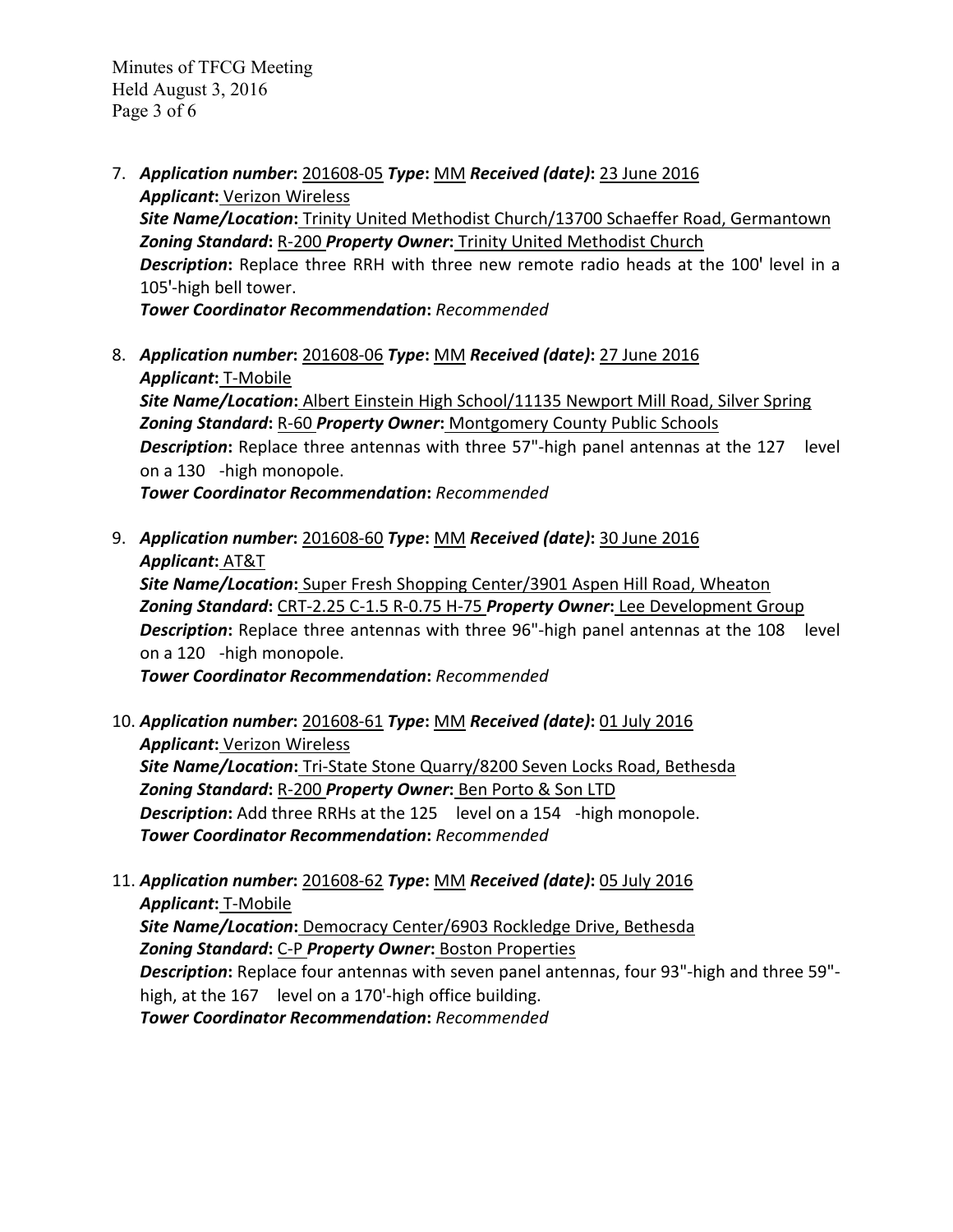- 12. *Application number***:** 201608‐65 *Type***:** MM *Received (date)***:** 08 July 2016 *Applicant***:** Verizon Wireless *Site Name/Location***:** Cabin John Water Tank/7806‐A Tomlinson Avenue, Cabin John *Zoning Standard***:** R‐90 *Property Owner***:** WSSC **Description:** Add three RRHs at the 112 level on a 134 -high water tank. *Tower Coordinator Recommendation***:** *Conditioned on the applicant providing written approval from WSSC that they approve of the attachment at the time of permitting*
- 13. *Application number***:** 201608‐67 *Type***:** MM *Received (date)***:** 08 July 2016 *Applicant***:** Verizon Wireless

*Site Name/Location***:** Cedar Lane Water Tank/5417 Cedar Lane West, Bethesda *Zoning Standard***:** R‐60 *Property Owner***:** WSSC

**Description:** Replace 12 antennas with twelve 72"-high panel antennas at the 95 level on a 96‐high water tank.

*Tower Coordinator Recommendation***:** *Conditioned on the applicant providing written approval from WSSC that they approve of the attachment at the time of permitting*

14. *Application number***:** 201608‐68 *Type***:** MM *Received (date)***:** 12 July 2016 *Applicant***:** Verizon Wireless

*Site Name/Location***:** Grosvenor Station/10301 Grosvenor Place, Rockville *Zoning Standard***:** R‐30 *Property Owner***:** Grosvenor Tower LP *Description***:** Replace six antennas with six panel antennas, three 51"‐high and three 96"‐ high, and add three RRHs at the 196 level atop a 174 -high apartment building.

*Tower Coordinator Recommendation***:** *Recommended*

15. *Application number***:** 201608‐70 *Type***:** MM *Received (date)***:** 12 July 2016 *Applicant***:** T‐Mobile *Site Name/Location***:** Montgomery Towers/415 Silver Spring Avenue, Silver Spring *Zoning Standard***:** R‐10 *Property Owner***:** Montgomery Towers LLC *Description***:** Replace 3 antennas with six panel antennas, three 57"‐high and three 93"‐high,

and add three RRHs at the 83 level on a 57 -high apartment building. *Tower Coordinator Recommendation***:** *Recommended*

**Motion:** Patricia Wolford moved that all items on the Consent Agenda be recommended as conditioned by the Tower Coordinator. Thomas Williamson seconded the motion and it was unanimously approved.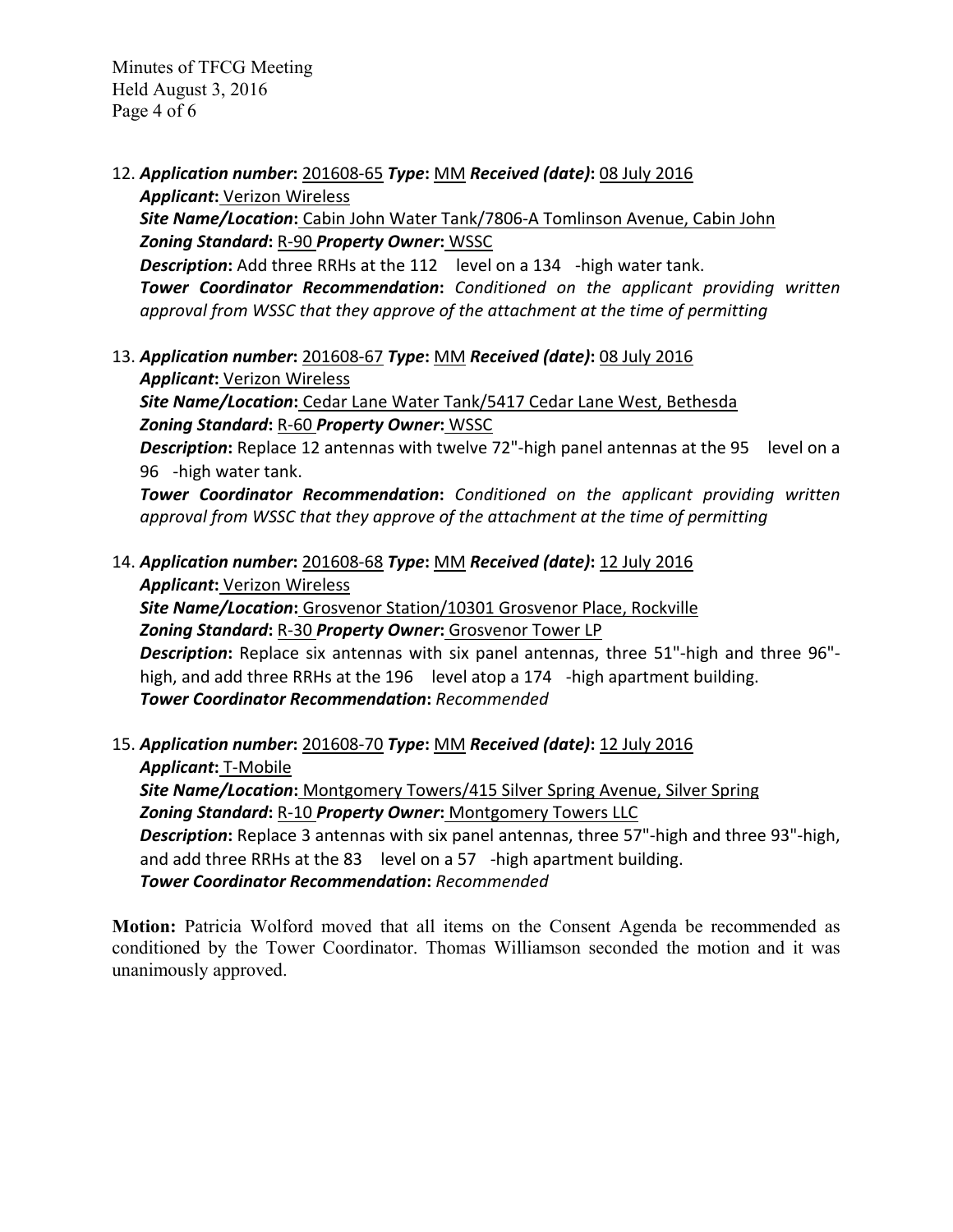Minutes of TFCG Meeting Held August 3, 2016 Page 5 of 6

### **Regular Agenda**

# 16. *Application number***:** 201608‐64 *Type***:** Colocation *Received (date)***:** 08 July 2016

*Applicant***:** T‐Mobile *Site Name/Location***:** Pavilion Apartments/5901 Montrose Road, Rockville *Zoning Standard***:** CRT‐2.25 C‐1.5 R‐0.75 H‐75 *Property Owner***:** Bernmill Associates **Description:** Attach six panel antennas, three 57"-high and three 93"-high, and one 2'-wide dish antenna at the 158' and 176' levels on a 151'-high apartment building. *Tower Coordinator Recommendation***:** *Recommended*

17. *Application number***:** 201608‐66 *Type***:** Colocation *Received (date)***:** 08 July 2016 *Applicant***:** T‐Mobile

*Site Name/Location***:** EZ Storage‐Middlebrook/12211 Middlebrook Road, Germantown *Zoning Standard***:** R‐200 *Property Owner***:** Middlebrook Land LLLP c/o Siena Corp Description: Attach six panel antennas, three 57"-high and three 93"-high, and one 2'-high microwave dish antenna at the 62' levels on a 58'-high self-storage building. *Tower Coordinator Recommendation***:** *Recommended*

Nancy Rodriguez summarized the two applications and noted that the first two applications on the regular agenda  $(\#16-17)$  can be reviewed simultaneously because both are similar applications from T-Mobile to attach the same number and type of antennas to buildings. She also noted that, unlike the Pavilion Apartments building, the EZ Storage building does not currently have antennas from other carriers attached to that building. Ms. Rodriguez added that both sites are approved by Limited Use and therefore are recommended.

**Motion:** Patricia Wolford moved that the both applications be recommended as conditioned by the Tower Coordinator. Thomas Williamson seconded the motion and it was unanimously approved.

## **18. Application number:** 201608‐72 **Type:** Colocation **Received (date):** 12 July 2016 Applicant: T-Mobile

**Site Name/Location:** University Manor Apartments, 820 University Blvd East, Silver Spring **Zoning Standard:** R‐10 **Property Owner:** University Manor Apts. LTD Partnership

Description: Attach nine panel antennas, six 57"-high and three 93"-high, one 2'-wide dish antenna, and three RRUs at the 58' level atop a 62'-high smokestack attached to an apartment building.

**Tower Coordinator Recommendation:** *Conditioned on compliance with 3.5.14.C of the County Zoning Ordinance.*

Nancy Rodriguez summarized the application noting that T-Mobile proposed to attach antennas to a smokestack at the University Manors Apartment building in Silver Spring, and equipment will be attached to the base of the smokestack and concealed within a wooden fence to be constructed.